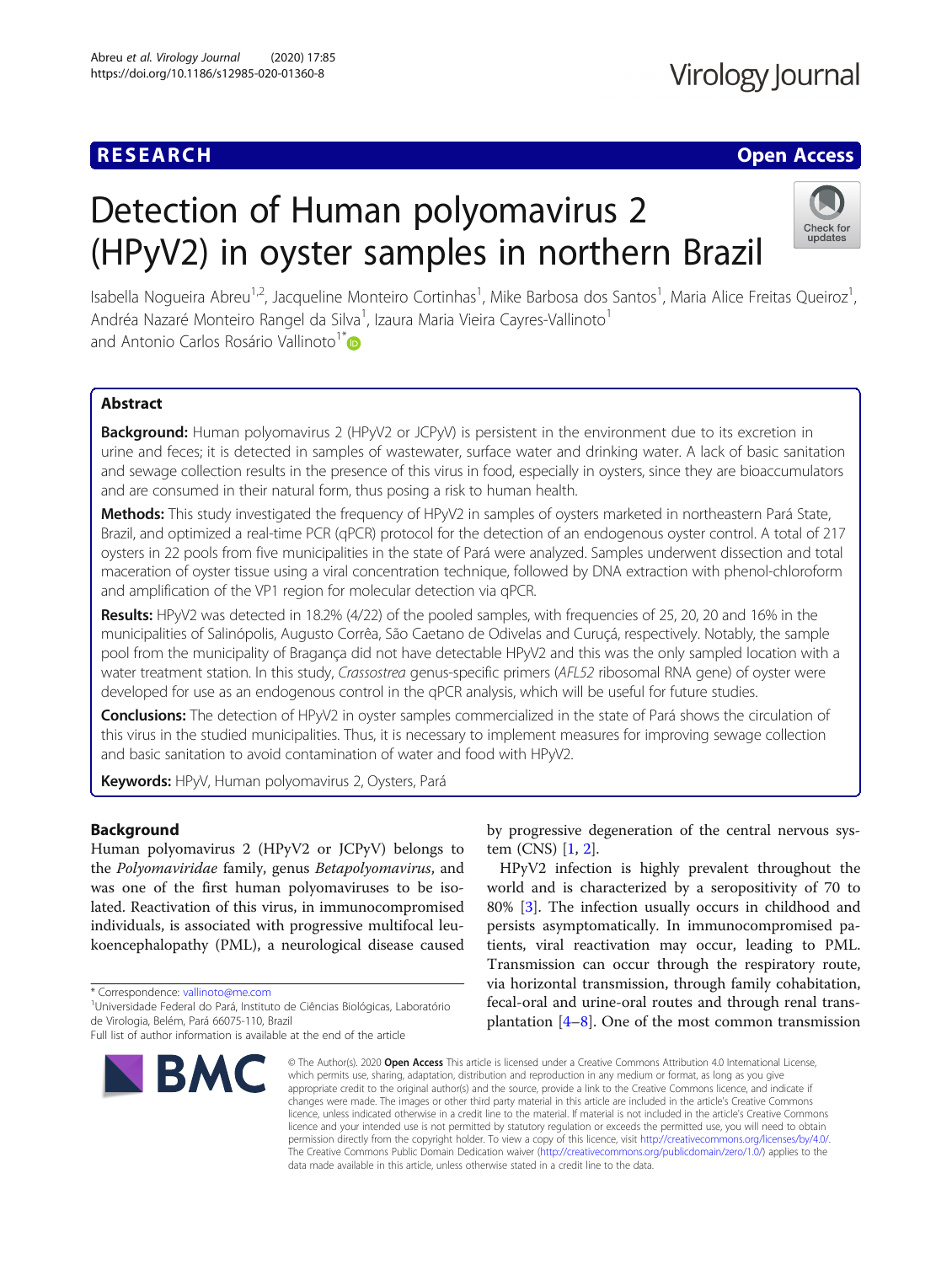routes is the urine-oral route because the virus establishes persistent infection in renal cells and is constantly excreted, which can result in water and food contamination [\[9](#page-5-0), [10](#page-5-0)].

HPyV2 is detected in not only immunocompromised individuals but also healthy patients and environmental samples, such as seawater, treated water, treated sewage and mollusks, demonstrating that this virus is constantly excreted and is persistent in the environment. Due to its stability in the environment (HPyV2 remains stable for several months), and lack of seasonality, allowing use as a year-round indicator, this human-specific virus is considered a good marker of environmental contamination  $[11]$  $[11]$ .

A large number of outbreaks caused by the consumption of contaminated oysters occur because oysters are bioaccumulator animals, which can filter out any microorganism present in water, such as viruses, bacteria and protozoa and store them in their tissues [[12](#page-5-0)].

Studies investigating HPyV2 have focused on describing the prevalence of the virus, especially in transplanted patients, in individuals with immunosuppressive diseases and in environmental samples of water and sewage [\[7](#page-5-0), [13,](#page-5-0) [14\]](#page-5-0). Studies involving the evaluation of environmental contamination in the context of HPyV2 detection in commercial oyster samples are extremely important because presence of this human-specific viral marker is highly indicative of contamination with human urine and feces.

Considering the increasing seafood production and consumption worldwide and, especially, in Brazil, the present study aims to identify HPyV2 contamination in oysters to prevent transmission of the virus, which can cause disease outbreaks in susceptible individuals. This study helps address the lack of data in this area and allows us to determine the potential risk that this virus represents in the development of diseases linked to the ingestion of contaminated mollusks, since these animals are ingested in their natural form.

#### Materials and methods

The present study used environmental materials and did not involve humans. Thus, there was no need to submit the project to the ethics committee, according to resolution no. 466/2012 of the National Research Ethics Commission of Brazil (Comissão Nacional de Ética em Pesquisa - CONEP).

#### Place of study

The state of Pará has 144 municipalities, with a territory that extends through an area of  $1,245,759.305 \text{ km}^2$  and an estimated population of 8,602,865 people [\[15](#page-5-0)]. The state is composed of six mesoregions and 22 microregions. Oysters were obtained commercially directly from growers in the Salgado and Bragantina microregions in the following municipalities (Fig. [1\)](#page-2-0): Salinópolis, Curuçá and São Caetano de Odivelas (located in the Salgado region), Bragança and Augusto Corrêa (Bragantina region) [[15\]](#page-5-0).

#### Sample collection and characterization

From June 2018 to September 2019, a total of 217 oysters were obtained commercially from growers in the microregions of Salgado and Bragantina, chosen as a result of the incentive for oyster production conducted by the Brazilian Service of Support to Micro and Small Enterprises (Serviço Brasileiro de Apoio às Micro e Pequenas Empresas - SEBRAE). From 23 to 52 oysters were obtained from each municipality. The oysters were completely dissected and macerated using an automatic homogenizer to obtain a liquid and homogeneous tissue solution. The oyster samples were tested using pools. One milliliter of each oyster's macerate was collected to form 5- to 12-oyster pools. Each pool was considered a sample, totaling 22 samples (pools).

#### Viral concentration method

From the pools formed the viral concentration method proposed by Rigotto et al. [[16](#page-5-0)] and adapted from Lewis and Metcalf [\[17](#page-5-0)] was followed. From the homogenized oysters, 2 mL of tissue was added to 4 mL of the 10% tryptose phosphate broth (TPB) solution prepared in 0.05 M glycine buffer pH 9.0. Subsequently, the samples were homogenized in a shaker for 30 s and left under agitation at room temperature for 30 min.

After stirring, the solution was transferred to a clean tube, and an equal volume of chloroform-butanol was added (1:2 solution). Then, the solution was homogenized for 30 s in a shaker and centrifuged at 8000 rpm for 15 min at 4 °C. After centrifugation, the supernatant was transferred to a sterile tube, and an equal volume of polyethylene glycol (PEG) 6000 was added to a final concentration of 12%. The sample was then homogenized in a shaker for 30 s and left under constant agitation at 4 °C for 2 h. After this time, the samples were centrifuged at 8000 rpm for 20 min at 4 °C, and the concentrated material was solubilized in 3 mL of sterile MilliQ water. Next, the mixture was centrifuged again for 10 min at 8000 rpm at 4 °C, and the supernatant was collected. A 0.5 mL aliquot was separated, and the remainder was frozen at -80 °C.

Chloroform (150 mL, 30% of the sample volume) was added to a 0.5 mL aliquot. Then, the sample was agitated and centrifuged for 10 min at 8000 rpm at 4 °C. Subsequently the supernatant was transferred to new 1.5 mL tubes. The process was repeated, and finally, the samples were stored at -80 °C until use for DNA extraction.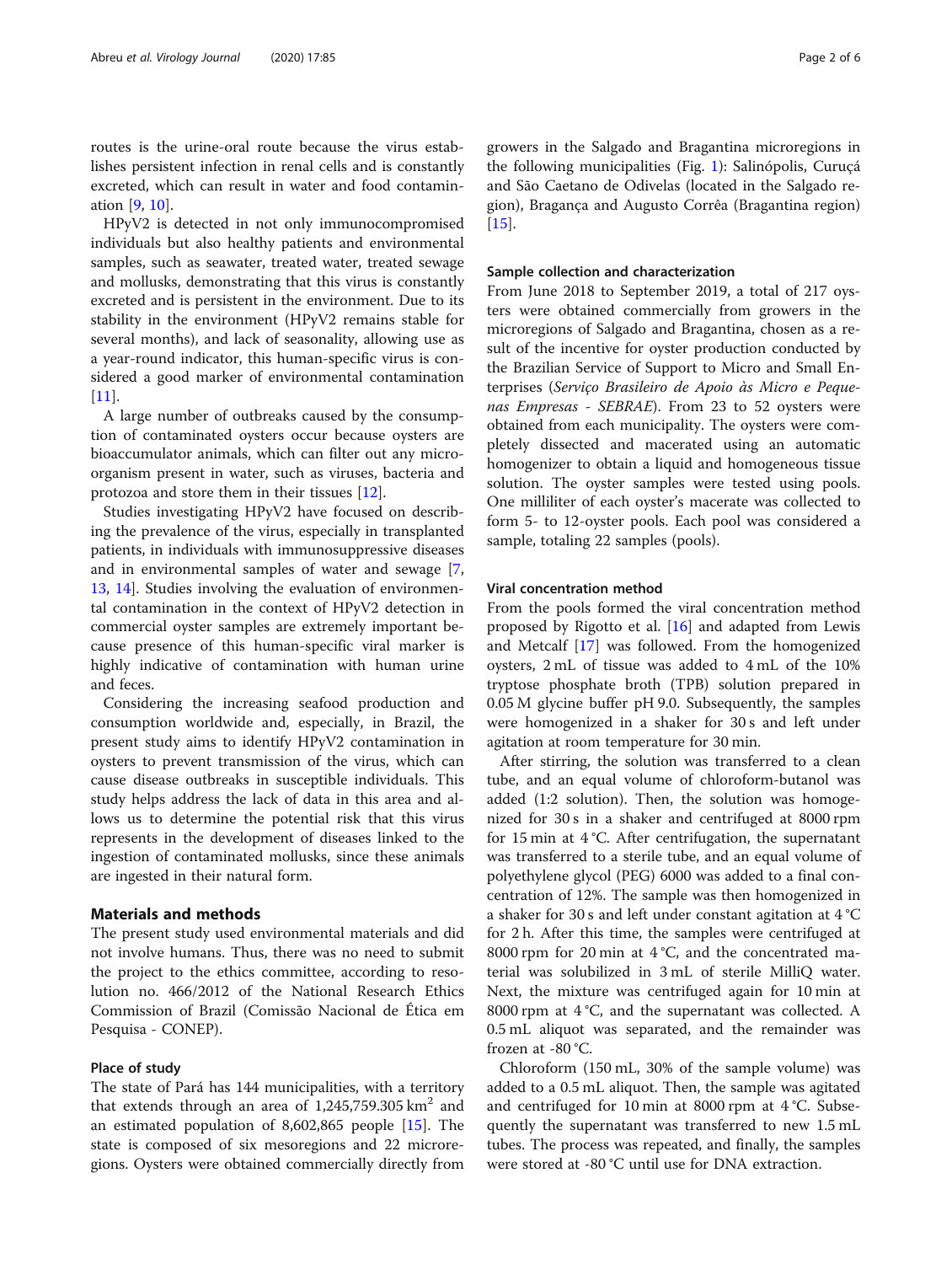<span id="page-2-0"></span>

#### DNA extraction

Phenol-chloroform DNA extraction was adapted from Sambrook and Russell [[18\]](#page-5-0). The protocol followed the steps of cell lysis, protein precipitation, DNA precipitation and hydration.

After extraction, the obtained DNA was quantified using a Qubit® 2.0 Fluorometer (Life Technologies, Carlsbad, California, USA) and reagents from a Qubit™ DNA Assay Kit (Life Technologies, USA) according to the protocol recommended by the manufacturer.

#### Real-time PCR

Real-time PCR was performed using a TaqMan system to detect an 88-bp segment of the JVGP5 gene of HPyV2, according to the method previously described by Pal et al. [[19](#page-5-0)]. The sequences of the primers and probe used were as follows: Forward 5′-ATGTTTGCCAGTGATGAT GAAAA-3, Reverse 5′-GGAAAGTCTTTAGGGTCT TCTACCTTT-3′ and probe FAM-5′-AGGATCCCAA CACTCTACCCCACCTAAAAAGA-3′-MGB.

For qPCR protocol optimization, primers (Forward 5′- CCTCGATGTTGAATCAGGGATWA-3′ and Reverse 5′-TAGAAACCAACCTGGCTTACG-3′) and a probe (FAM-5′-ACCCTACGTGATTTGAGTTCAGACCG-3′- MGB) specific for amplification of 121 bp of the AFL52 gene (large subunit ribosomal RNA) of oysters were designed using the online software Primer3 version 4.1.0. and were used as an endogenous control for the reaction (Figure supplementary 1). The chosen gene region was

defined from the alignment of specific and conserved sequences in different oyster species (Crassostrea gigas, C. gasar, and C. angulata) based on the NCBI database.

Samples were tested in singleplex with specific and endogenous gene primers and probes (Thermo Fisher, Carlsbad, California, USA) using the Applied Biosystems Step One Plus Real-Time PCR device (Thermo Fisher, Carlsbad, California, USA). In each reaction, 1X Master-Mix, H<sub>2</sub>O, 10  $\mu$ M primers, 5  $\mu$ M probe and 50 ng DNA were used and were subjected to the following cycling conditions: 10 min at 95 °C and then 40 cycles of 15 s at 95 °C and 1 min at 60 °C.

#### Data analysis

The frequency of infection by HPyV2 was determined by direct counting (number of positive samples/total sample per municipality  $\times$  100).

#### Results

Of the 22 pools (217 tissue samples) analyzed using the qPCR technique, 4 (18.2%) showed amplification of the HPyV2 genome (Table [1\)](#page-3-0). All municipalities had samples positive for HPyV2, except for the municipality of Bragança, which did not have detectable HPyV2 genomic DNA present.

In analysis of the frequency distribution of HPyV2 in the five municipalities studied, four were positive for HPyV2 (Table [1\)](#page-3-0). The highest frequency was found in the municipality of Salinópolis, with 25% of the samples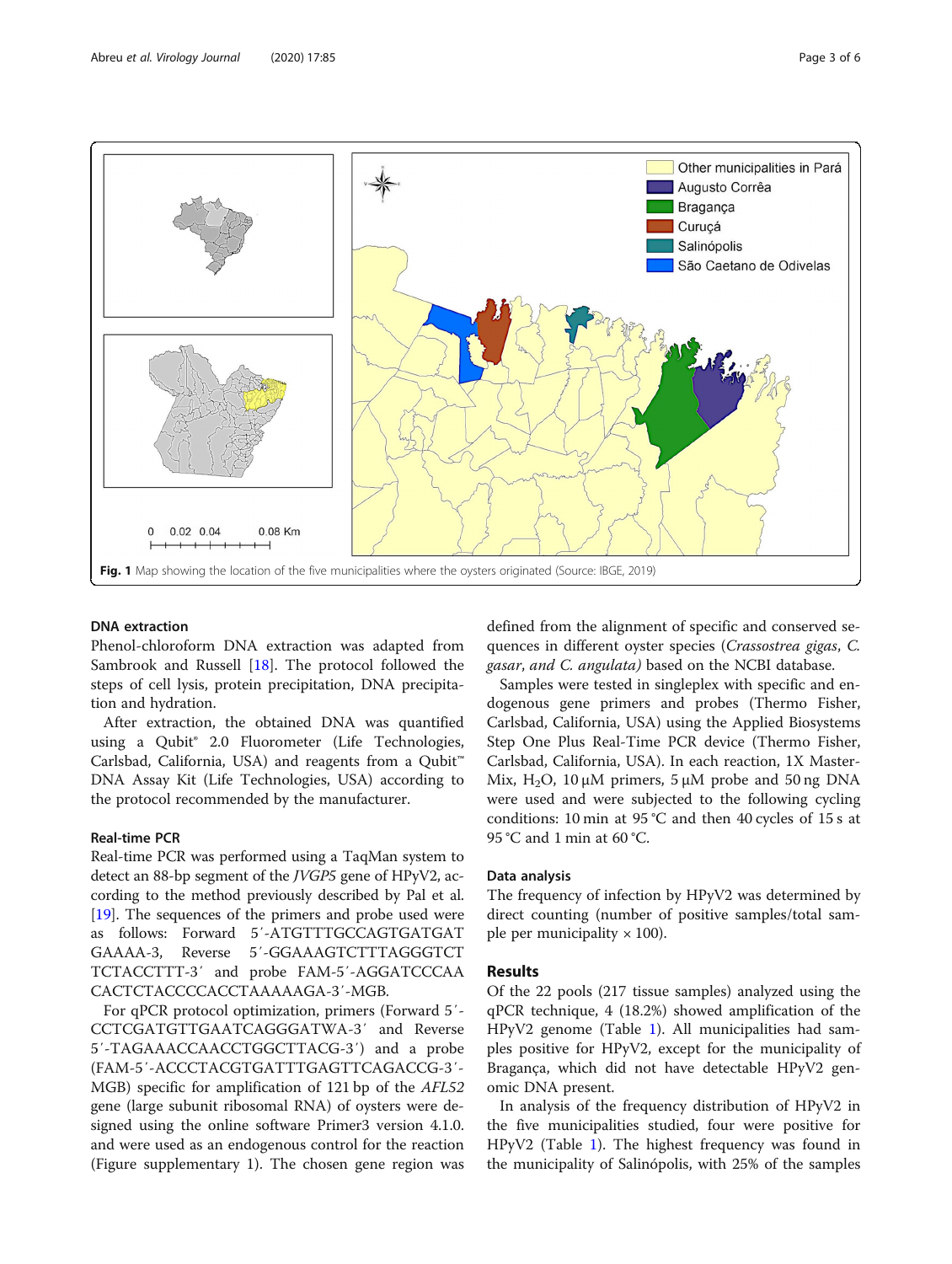| qPCR results | <b>Salinópolis</b><br>n (%) | Bragança<br>n(%)         | Curucá<br>n (%) | <b>Augusto Correa</b><br>n(% ) | São Caetano de Odivelas<br>n (%) | TOTAL<br>n(%) |
|--------------|-----------------------------|--------------------------|-----------------|--------------------------------|----------------------------------|---------------|
| Positive     | (25)                        | $\overline{\phantom{0}}$ | (16)            | (20)                           | (20)                             | 18.2          |
| Negative     | 4(75)                       | 2(100)                   | 6(84)           | 5 (80)                         | 5(80)                            | 81.8          |

<span id="page-3-0"></span>**Table 1** Prevalence of qPCR positive according to the municipalities

positive, followed by Augusto Corrêa (20%) and São Caetano de Odivelas (16%) in the municipality of Curuçá.

Table 2 shows the number of oysters obtained from each municipality, the number of pools analyzed and the number of positive samples in each location.

From the analysis, the amplification of endogenous control was observed in all samples (Figure supplementary 2). Threshold cycle (TC) values ranged from 18 to 32 between endogenous control samples, but it was 36 to the HPyV2 positive sample.

#### **Discussion**

The present study is the first to identify HPyV2 contamination in oysters marketed in northern Brazil, especially in the northeastern region of Pará. Investigation of viruses in food is extremely important and has become a requirement in the field of public health, although there is no systematic inspection or even legislation that establishes criteria for food safety related to the presence of viruses in food [[20\]](#page-5-0).

In Brazil, there are bodies responsible for assessing water quality and food but that aim to analyze only the presence of bacteria. The detection of HPyV2 found in this study reinforces the need for inclusion of not only microbiological but also viral analyses, taking into account the low level of basic sanitation in the state of Pará [[21\]](#page-5-0).

In the present study, the presence of HPyV2 was identified in 18.2% of the samples analyzed, indicating circulation of the virus in the human population of the investigated municipalities, which may result in possible contamination via water intake, water consumption, or consumption of bivalve mollusks.

To date, the presence of HPyV2 has been detected in oyster samples in only two studies. In Barcelona, Spain, Bofill-Mas et al. [\[22\]](#page-5-0) identified HPyV2 in 5/10 samples

(six samples of oysters and four samples of mussels), while in Florianopolis, Souza et al. [[23\]](#page-5-0) observed the presence of HPyV2 in only 1/33 samples of oysters from suppliers. Therefore, at the national level, the detection rate observed in the present study is higher, given that 18.2% (4/22) of the samples were positive. It is worth to note that Florianopolis, the capital of Santa Catarina State, located in southern Brazil, has better water treatment stations and socioeconomic factors, as compared to the Pará State, thus reflecting the prevalence differences observed between the studies.

In the State of Pará, studies were performed demonstrating viral and microbiological contamination in culture water and oysters; however, these studies focused only on investigations of bacteria and viruses responsible for causing gastroenteritis because they have a greater impact on the population, which presents characteristic symptoms [[12](#page-5-0), [24](#page-5-0), [25](#page-5-0)].

According to data from the National Sanitation Information System (Sistema Nacional de Informações sobre Saneamento - SNIS), referring to the data from 2017, only the municipality of Bragança has a Water Treatment Station (WTS), which may explain the absence of positive samples in this municipality. In other municipalities, water treatment is performed by simple disinfection, which favors water contamination. No data regarding the municipality of Curuçá were recorded [[21\]](#page-5-0).

Among the municipalities studied, Salinópolis had the highest contamination by HPyV2, which can be explained by the abovementioned simple sewage disinfection, the large-scale movement of tourists and swimmers who frequent this region and the presence of several shacks close to the shore that do not have adequate basic sanitation. The difference in total samples varied mainly in the municipality of Bragança, in which it was not possible to obtain 50 units of oysters due to difficulty

**Table 2** Number of oysters obtained from each municipality and the number of pools analyzed

| <b>Municipality</b>     | Number of oysters | Pools | HPyV2 positive pools |  |
|-------------------------|-------------------|-------|----------------------|--|
| Augusto Corrêa          | 50                |       |                      |  |
| Bragança                | 23                |       |                      |  |
| Curuçá                  | 51                | 6     |                      |  |
| Salinópolis             | 41                | 4     |                      |  |
| São Caetano de Odivelas | 52                |       |                      |  |
| Total                   | 217               | 22    | 4                    |  |
|                         |                   |       |                      |  |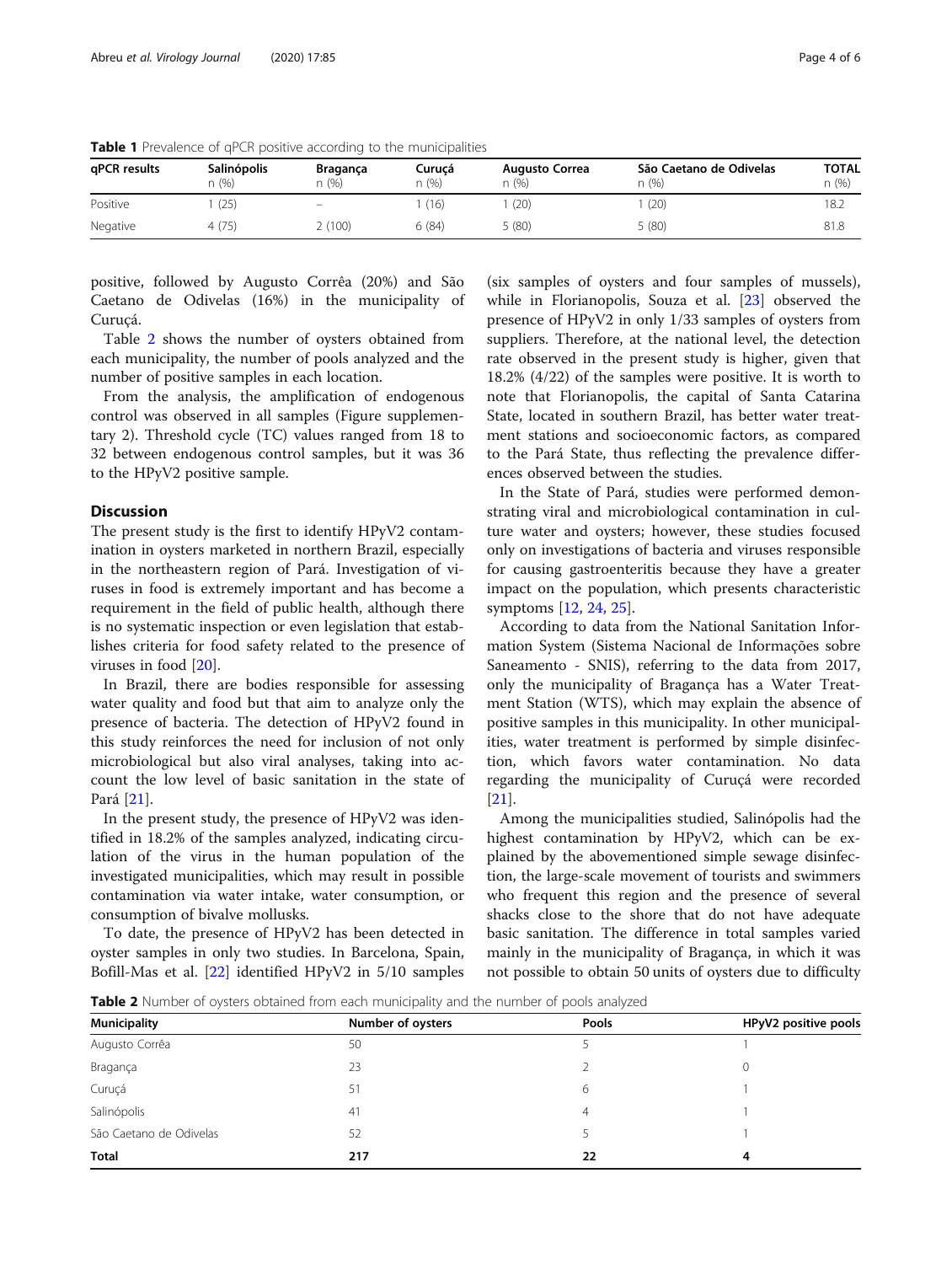in contacting the cultivator. Therefore the difference in HPyV2 genome detection for this municipality may potentially be due to undersampling.

HPyV2 is present in high concentrations in the environment, up to  $10^3$  GC/g [[26\]](#page-5-0), and is used as a marker of environmental contamination due to its persistence in wastewater and surface water in several countries, the high stability of the virus in the environment and its specificity to the human host [[27](#page-5-0)].

Several studies have demonstrated HPyV2 detection in different sample types, its excretion in urine and its detection in water and sewage samples, suggesting that there is a failure in sewage collection and water treatment, which makes it necessary to create laws to evaluate viral contamination in water and food samples and to determine an appropriate destination for sewage collection and treatment to avoid contamination of the water supply and rivers.

The search for viruses in environmental samples requires optimization of a qPCR protocol and development of specific primers as endogenous controls because several inhibitors can interfere with the reaction. The optimization for the endogenous control established in this study is pioneering because primers with specific sequences from a conserved ribosomal region were used for tree species of oysters that are grown in Brazil and in other countries, namely, Crassostrea gigas, C. gasar, and C. angulata.

In recent years, the increased production and consequent consumption of oysters in Pará was favored by the establishment of specific projects for education and training of oyster farmers in the Salgado and Bragantina microregions [[28\]](#page-5-0) but has not been accompanied by improvements in basic sanitation. The present study is of great importance as a public health alert for the northeastern region of the state of Pará, where HPyV2 was observed in commercial oysters, mainly in local restaurants and in the capital of Belém. Oysters are considered an aphrodisiac food rich in proteins and nutrients and are eaten raw, steamed, sautéed or grilled, making the consumption of this seafood quite common. Thus, the need to create laws to evaluate viral contamination in water and in seafood often consumed by the population and for improvements in sewage collection and basic sanitation is evident.

The results presented here highlight the need for further studies investigating HPyV2 contamination in the human population and in the water sources of the studied municipalities as the presence of this human-specific viral marker is highly indicative of poor water quality, especially when we consider that this virus can be linked with human colorectal cancer [[29](#page-5-0)–[31](#page-5-0)] or even undergo reactivation in immunosuppressed individuals, who have a high risk of developing PML [[32\]](#page-5-0).

#### Conclusion

The detection of HPyV2 in oysters draws attention to the need to assess HPyV2 in this type of food because current laws only require the monitoring of bacterial contamination, which does not ensure complete quality and safety for those who consume oysters in their natural form. Additionally, The present study showed that an optimized protocol may be effective for investigating and detecting HPyV2 in oyster samples, which may be useful in future studies and in microbiological control of this seafood.

#### Supplementary information

Supplementary information accompanies this paper at [https://doi.org/10.](https://doi.org/10.1186/s12985-020-01360-8) [1186/s12985-020-01360-8](https://doi.org/10.1186/s12985-020-01360-8).

Additional file 1: Fig. S1. Nucleotide sequence alignment of oyster (Crassotera spp.) AFL52 rRNA (Amplicon 121 bp).

Additional file 2: Fig. S2. Plot showing amplification of the endogenous oyster control (in blue) and positive samples for human Polyomavirus 2 (in red) determined via real-time PCR.

#### Abbreviations

HPyV2: Human polyomavirus 2; qPCR: Real-time PCR; PML: Progressive Multifocal Leukoencephalopathy; CNS: Central nervous system; TPB: Tryptose phosphate broth; PEG: Polyethylene glycol; TC: Threshold Cycle; WTS: Water Treatment Station; NCBI: National Center for Biotechnology Information

#### Acknowledgments

We thank the Evandro Chagas Institute and the Universidade Federal do Pará (Federal University of Pará) for their support of the present study.

#### Authors' contributions

ACRV, JCM and INA conceived and designed the study. INA, MBS, JCM and MAFQ performed the experiments. INA, IMVCV and ANMRS wrote the manuscript. All the authors read and approved the final manuscript.

#### Funding

The present study received financial support from the National Council for Scientific and Technological Development (Conselho Nacional de Desenvolvimento Científico and Tecnológico - CNPQ) and the Institutional Support Program for Qualified Production (Programa de Apoio a Produção Qualificada - PAPQ/2019) of the Universidade Federal do Pará.

#### Availability of data and materials

The datasets in this study are available from the corresponding author on reasonable request.

#### Ethics approval and consent to participate

Not applicable.

#### Consent for publication

The authors declare that they have no competing interests.

#### Competing interests

The authors declare that they have no competing interests.

#### Author details

<sup>1</sup>Universidade Federal do Pará, Instituto de Ciências Biológicas, Laboratóric de Virologia, Belém, Pará 66075-110, Brazil. <sup>2</sup>Instituto Evandro Chagas, Seção de Virologia, Ananindeua, Pará 67030-000, Brazil.